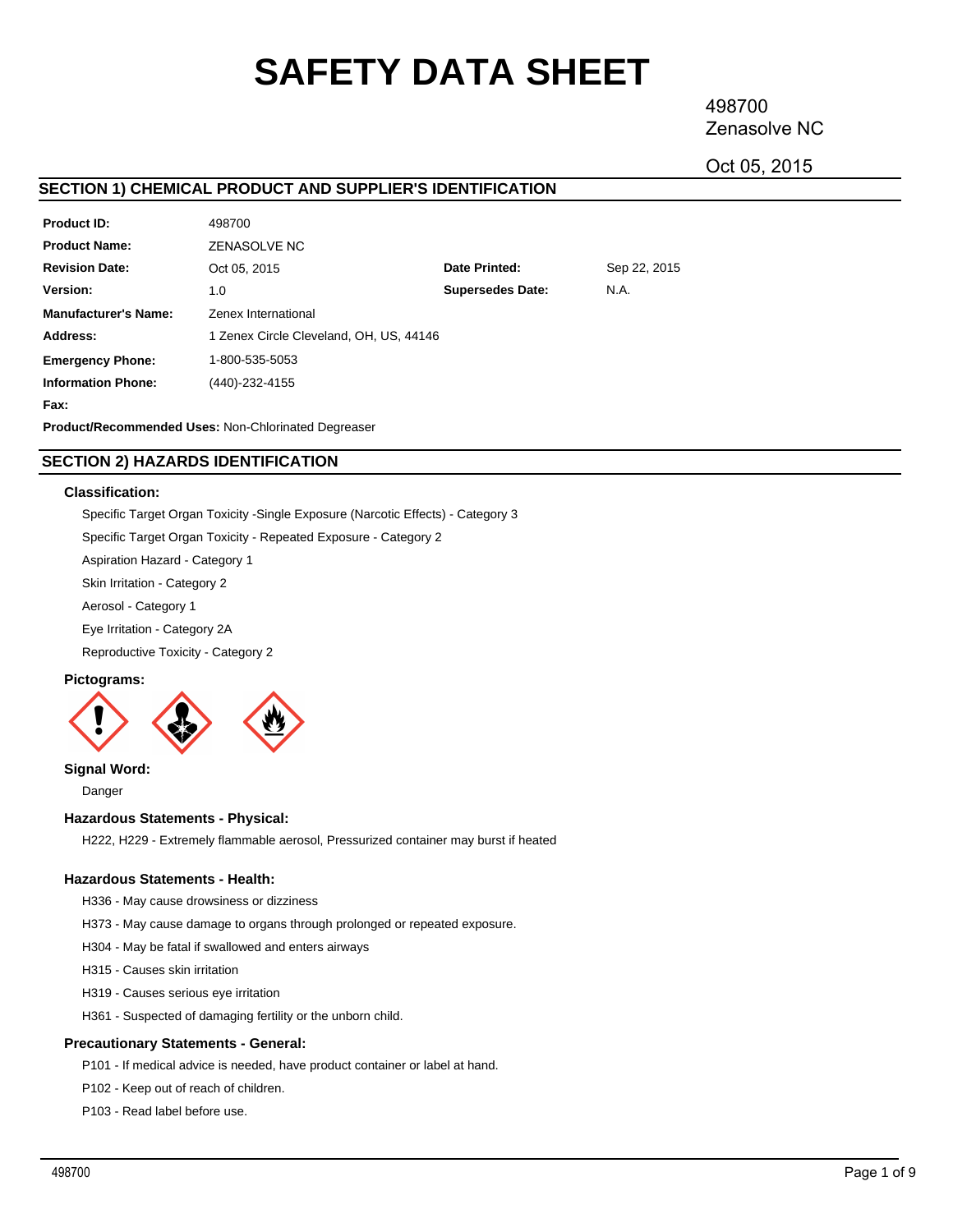# **Precautionary Statements - Prevention:**

P261 - Avoid breathing dust/fume/gas/mist/vapors/spray.

- P271 Use only outdoors or in a well-ventilated area.
- P260 Do not breathe dust/fume/gas/mist/vapors/spray.
- P264 Wash thoroughly after handling.
- P280 Wear protective gloves/protective clothing/eye protection/face protection.
- P202 Do not handle until all safety precautions have been read and understood.
- P210 Keep away from heat, hot surfaces, sparks, open flames and other ignition sources. No smoking.
- P211 Do not spray on an open flame or other ignition source.
- P251 Do not pierce or burn, even after use.

# **Precautionary Statements - Response:**

P304 + P340 - IF INHALED: Remove person to fresh air and keep comfortable for breathing.

- P312 Call a POISON CENTER or doctor/physician if you feel unwell.
- P301 + P310 IF SWALLOWED: Immediately call a POISON CENTER or doctor/physician.
- P331 Do NOT induce vomiting.
- P302 + P352 IF ON SKIN: Wash with plenty of soap and water.
- P332 + P313 If skin irritation occurs: Get medical advice/attention.
- P362 + P364 Take off contaminated clothing. And wash it before reuse.
- P305 + P351 + P338 IF IN EYES: Rinse cautiously with water for several minutes. Remove contact lenses, if present and easy to do. Continue rinsing.
- P337 + P313 If eye irritation persists: Get medical advice/attention.
- P308 + P313 IF exposed or concerned: Get medical advice/attention.

# **Precautionary Statements - Storage:**

- P403 + P405 Store in a well-ventilated place. Store locked up.
- P410 Protect from sunlight.
- P412 Do not expose to temperatures exceeding 50 °C/122 °F.

# **Precautionary Statements - Disposal:**

P501 - Dispose of contents and container in accordance with all local, regional, national and international regulations.

| <b>CAS</b>   | <b>Chemical Name</b> | % By Weight   |
|--------------|----------------------|---------------|
| 0000067-64-1 | ACETONE              | $36\% - 64\%$ |
| 0000108-88-3 | <b>TOLUENE</b>       | $8\% - 18\%$  |
| 0000074-98-6 | <b>PROPANE</b>       | $8\% - 18\%$  |
| 0001330-20-7 | <b>XYLENE</b>        | 7% - 16%      |
| 0000100-41-4 | <b>ETHYLBENZENE</b>  | $1\% - 2\%$   |

# **Inhalation:**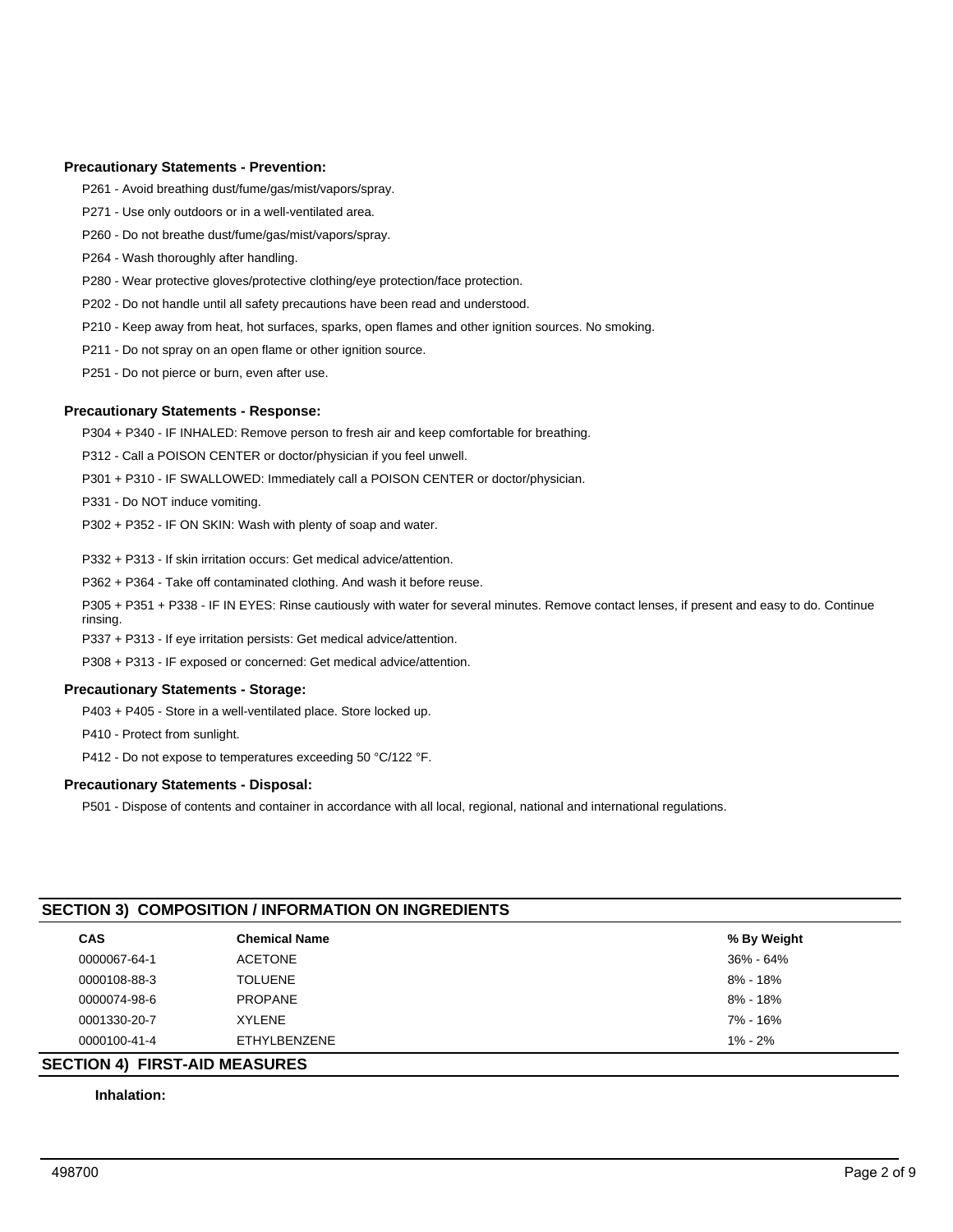Take precautions to ensure your own safety (e.g.wear appropriate protective equipment).

Remove source of exposure or move person to fresh air and keep comfortable for breathing. Call a POISON CENTER/doctor if you feel unwell.

IF exposed or concerned: Get medical advice/attention.

Eliminate all ignition sources if safe to do so.

#### **Eye Contact:**

Remove source of exposure or move person to fresh air. Rinse eyes cautiously with lukewarm, gently flowing water for several minutes, while holding the eyelids open. Remove contact lenses, if present and easy to do. Continue rinsing for a duration of 15-20 minutes. Take care not to rinse contaminated water into the unaffected eye or onto the face. If eye irritation persists: Get medical advice/attention.

#### **Skin Contact:**

Take off immediately all contaminated clothing, shoes and leather goods (e.g. watchbands, belts). Gently blot or brush away excess product. Wash with plenty of lukewarm, gently flowing water for a duration of 15-20 minutes. Immediately call a POISON CENTER/doctor. If breathing has stopped, trained personnel should begin rescue breathing or, if the heart has stopped,immediately start cardiopulmonary resuscitation (CPR) or automated external defibrillation (AED). Avoid mouth-to-mouth contact by using a barrier device. Wash contaminated clothing before reuse or

discard.

IF exposed or concerned: Get medical advice/attention.

#### **Ingestion:**

Rinse mouth. Do NOT induce vomiting. Immediately call a POISON CENTER/doctor. If vomiting occurs naturally, lie on your side, in the recovery position.

Never give anything by mouth to an unconscious or convulsing victim. Keep person warm and quiet.

# **SECTION 5) FIRE-FIGHTING MEASURES**

#### **Suitable Extinguishing Media:**

Use water, fog, dry chemical, or carbon dioxide.

Carbon dioxide can displace oxygen. Use caution when applying carbon dioxide in confined spaces. Simultaneous use of foam and water on the same surface is to be avoided as water destroys the foam.

#### **Unsuitable Extinguishing Media:**

Water may be ineffective but can be used to cool containers exposed to heat or flame.

#### **Specific Hazards in Case of Fire:**

Contents under pressure. Keep away from ignition sources and open flames. Exposure of containers to extreme heat and flames can cause them to rupture often with violent force.

Aerosol cans may rupture when heated.

Heated cans may burst.

In fire, will decompose to carbon dioxide, carbon monoxide

#### **Fire-Fighting Procedures:**

Isolate immediate hazard area and keep unauthorized personnel out. Stop spill/release if it can be done safely. Move undamaged containers from immediate hazard area if it can be done safely. Water spray may be useful in minimizing or dispersing vapors and to protect personnel.

Dispose of fire debris and contaminated extinguishing water in accordance with official regulations.

#### **Special Protective Actions:**

Wear protective pressure self-contained breathing apparatus (SCBA)and full turnout gear.

Care should always be exercised in dust/mist areas.

# **SECTION 6) ACCIDENTAL RELEASE MEASURES**

# **Emergency Procedure:**

Flammable/combustible material.

ELIMINATE all ignition sources (no smoking, flares, sparks, or flames in immediate area). Stay upwind; keep out of low areas. Immediately turn off or isolate any source of ignition. Keep unnecessary people away; isolate hazard area and deny entry. Do not touch or walk through spilled material. Clean up immediately. Use absorbent sweeping compound to soak up material and put into suitable container for proper disposal.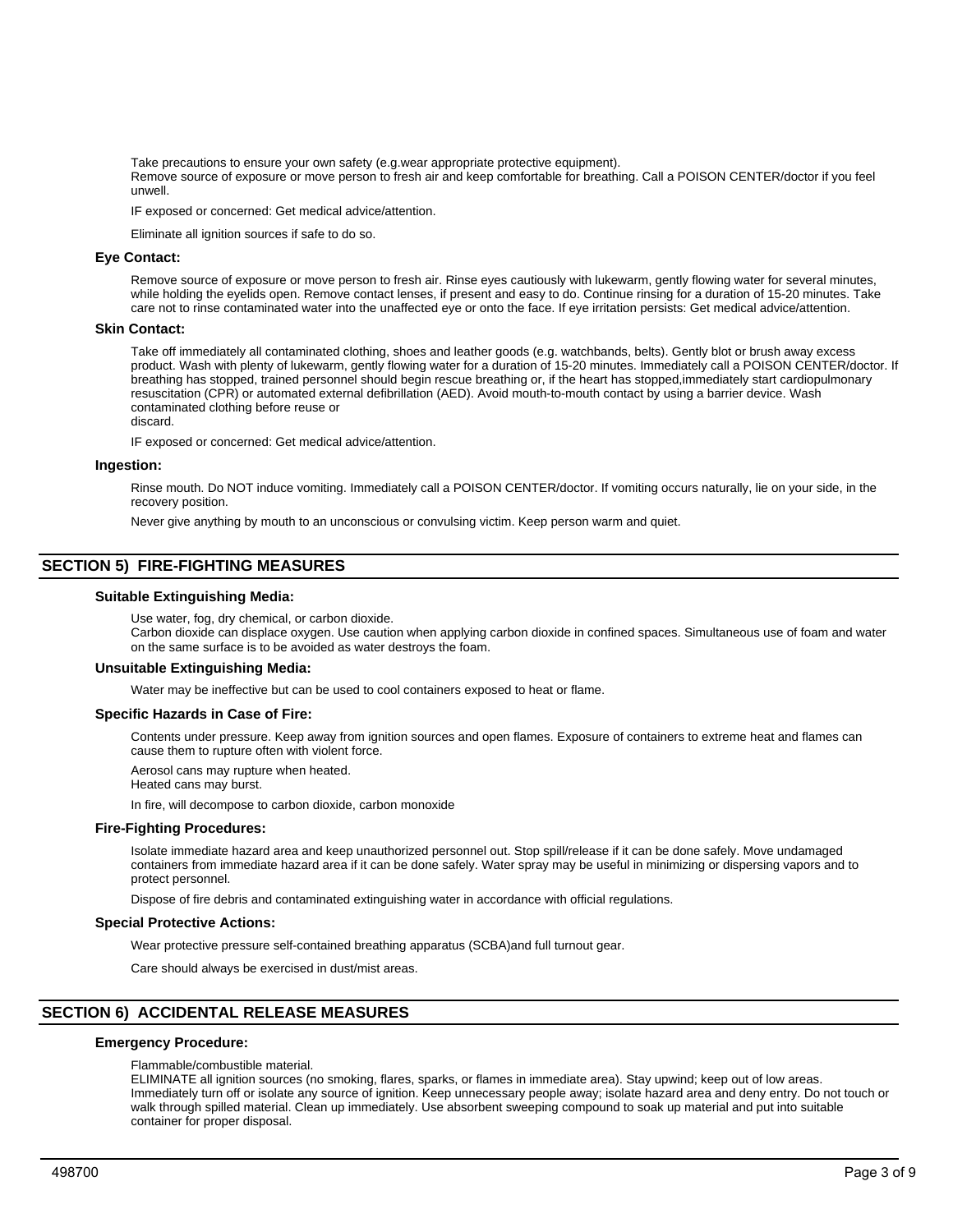# **Recommended Equipment:**

Positive pressure, full-face piece self-contained breathing apparatus(SCBA), or positive pressure supplied air respirator with escape SCBA (NIOSH approved).

# **Personal Precautions:**

ELIMINATE all ignition sources (no smoking, flares, sparks, or flames in immediate area). Use explosion proof equipment. Avoid breathing vapor. Avoid contact with skin, eye or clothing. Do not touch damaged containers or spilled materials unless wearing appropriate protective clothing.

# **Environmental Precautions:**

Stop spill/release if it can be done safely. Prevent spilled material from entering sewers, storm drains, other unauthorized drainage systems and natural waterways by using sand, earth, or other appropriate barriers.

# **SECTION 7) HANDLING AND STORAGE**

#### **General:**

For industrial and institutional use only. For use by trained personnel only. Keep away from children. Wash hands after use. Do not get in eyes, on skin or on clothing. Do not breathe vapors or mists. Use good personal hygiene practices. Eating, drinking and smoking in work areas is prohibited. Remove contaminated clothing and protective equipment before entering eating areas. Eyewash stations and showers should be available in areas where this material is used and stored.

#### **Ventilation Requirements:**

Use only with adequate ventilation to control air contaminants to their exposure limits. The use of local ventilation is recommended to control emissions near the source.

#### **Storage Room Requirements:**

Keep container(s) tightly closed and properly labeled. Store in cool, dry, well-ventilated areas away from heat, direct sunlight and incompatibilities. Store in approved containers and protect against physical damage. Keep containers securely sealed when not in use. Indoor storage should meet OSHA standards and appropriate fire codes. Containers that have been opened must be carefully resealed to prevent leakage. Empty container retain residue and may be dangerous.

Do not cut, drill, grind, weld, or perform similar operations on or near containers. Do not pressurize containers to empty them. Ground all structures, transfer containers and equipment to conform to the national electrical code. Use procedures that prevent static electrical sparks. Static electricity may accumulate and create a fire hazard.

Store at temperatures below 120°F.

# **SECTION 8) EXPOSURE CONTROLS, PERSONAL PROTECTION**

#### **Eye Protection:**

Chemical goggles, safety glasses with side shields or vented/splash proof goggles. Contact lenses may absorb irritants. Particles may adhere to lenses and cause corneal damage.

# **Skin Protection:**

Wear gloves, long sleeved shirt, long pants and other protective clothing as required to minimize skin contact.

Use of gloves approved to relevant standards made from the following materials may provide suitable chemical protection: PVC, neoprene or nitrile rubber gloves. Suitability and durability of a glove is dependent on usage, e.g. frequency and duration of contact, chemical resistance of glove material, glove thickness, dexterity. Always seek advice from glove suppliers. Contaminated gloves should be replaced. Chemical-resistant clothing is recommended to avoid prolonged contact. Avoid unnecessary skin contact.

#### **Respiratory Protection:**

If engineering controls do not maintain airborne concentrations to a level which is adequate to protect worker, a respiratory protection program that meets or is equivalent to OSHA 29 CFR 1910.134 and ANSI Z88.2 should be followed. Check with respiratory protective equipment suppliers. Where air-filtering respirators are suitable, select an appropriate combination of mask and filter. Select a filter suitable for combined particulate/organic gases and vapors.

When spraying more than one half can continuously or more than one can consecutively, use NIOSH approved respirator.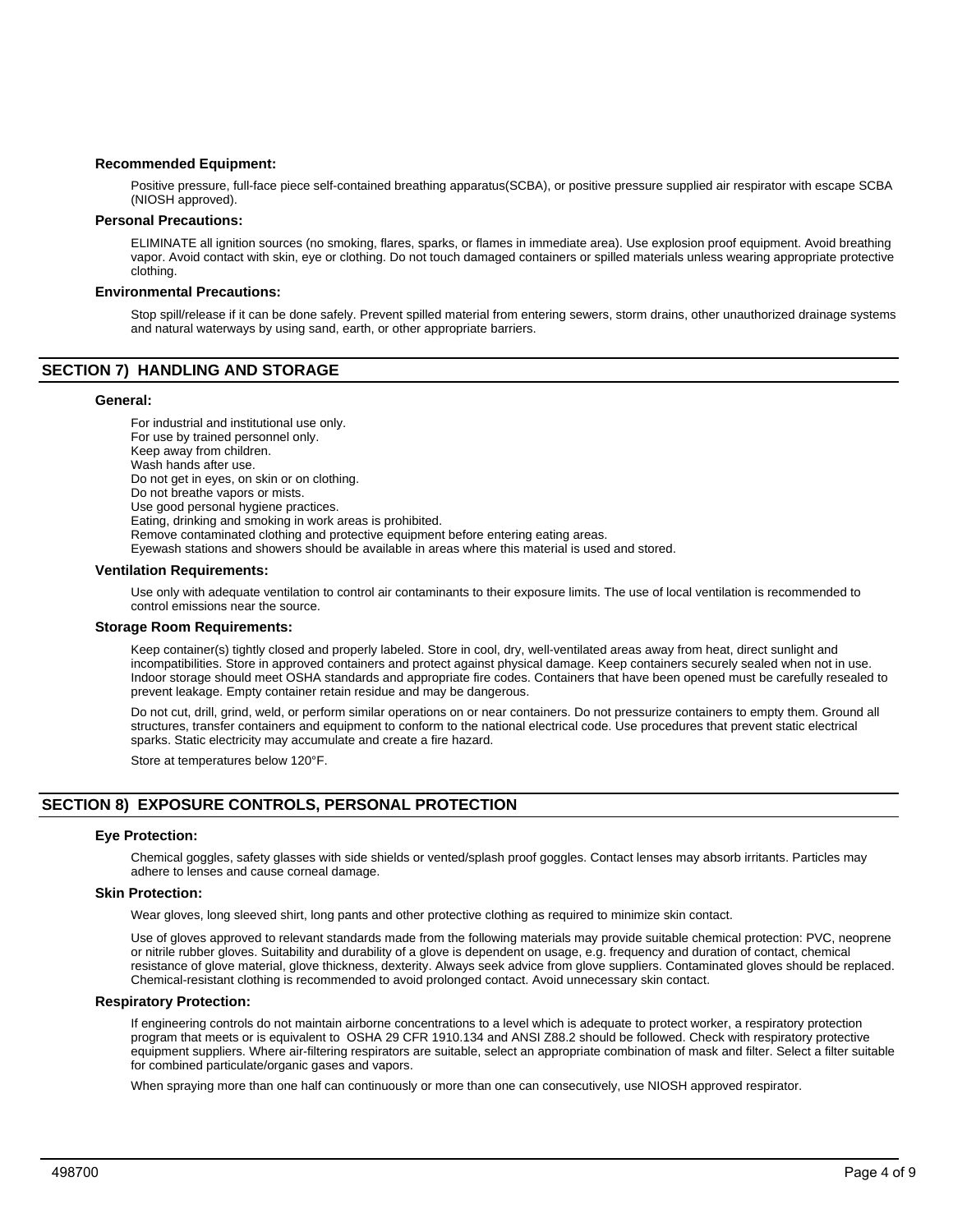| <b>Chemical Name</b> | <b>OSHA</b><br>TWA<br>(ppm) | <b>OSHA</b><br>TWA<br>(mg/m3) | <b>OSHA</b><br><b>STEL</b><br>(ppm) | <b>OSHA</b><br><b>STEL</b><br>(mg/m3) | <b>OSHA</b><br>Tables (Z1,<br>Z2, Z3 | <b>OSHA</b><br>Carcinogen | <b>OSHA</b><br>Skin<br>designation | <b>NIOSH</b><br>TWA<br>(ppm) | <b>NIOSH</b><br>TWA<br>(mg/m3) | <b>NIOSH</b><br><b>STEL</b><br>(ppm) | <b>NIOSH</b><br><b>STEL</b><br>(mg/m3) | <b>NIOSH</b><br>Carcinogen |
|----------------------|-----------------------------|-------------------------------|-------------------------------------|---------------------------------------|--------------------------------------|---------------------------|------------------------------------|------------------------------|--------------------------------|--------------------------------------|----------------------------------------|----------------------------|
| <b>ACETONE</b>       | 1000                        | 2400                          |                                     |                                       |                                      |                           |                                    | 250                          | 590                            |                                      |                                        |                            |
| ETHYLBENZENE         | 100                         | 435                           |                                     |                                       |                                      |                           |                                    | 100                          | 435                            | 125                                  | 545                                    |                            |
| <b>PROPANE</b>       | 1000                        | 1800                          |                                     |                                       |                                      |                           |                                    | 1000                         | 1800                           |                                      |                                        |                            |
| <b>TOLUENE</b>       | $200 (a)$ /<br>300 ceiling  | 0.2                           | 500ppm<br>/10 minutes<br>(a)        |                                       | 1,2                                  |                           |                                    | 100                          | 375                            | 150                                  | 560                                    |                            |
| <b>XYLENE</b>        | 100                         | 435                           |                                     |                                       |                                      |                           |                                    | 100                          | 435                            | 150                                  | 655                                    |                            |

| <b>Chemical Name</b> | <b>ACGIH</b><br><b>TWA</b><br>(ppm)                | <b>ACGIH</b><br><b>TWA</b><br>(mg/m3) | <b>ACGIH</b><br><b>STEL</b><br>(ppm) | <b>ACGIH</b><br><b>STEL</b><br>(mg/m3) |
|----------------------|----------------------------------------------------|---------------------------------------|--------------------------------------|----------------------------------------|
| <b>ACETONE</b>       | 500                                                | 1188                                  | 750                                  | 1782                                   |
| <b>ETHYLBENZENE</b>  | 20                                                 |                                       |                                      |                                        |
| <b>PROPANE</b>       | See<br>Appendix<br>F: Minimal<br>Oxygen<br>Content |                                       |                                      |                                        |
| <b>TOLUENE</b>       | 20                                                 | 0.2                                   |                                      |                                        |
| <b>XYLENE</b>        | 100                                                | 434                                   | 150                                  | 651                                    |

# **SECTION 9) PHYSICAL AND CHEMICAL PROPERTIES**

# **Physical and Chemical Properties**

| Density                      | 6.23811 lb/gal         |
|------------------------------|------------------------|
| Density VOC                  | 2.80715 lb/gal         |
| % VOC                        | 45.00000%              |
| <b>VOC Actual</b>            | 336.38068 g/l          |
| <b>VOC Regulatory</b>        | 336.38068 g/l          |
| <b>VOC Actual</b>            | 2.80715 lb/gal         |
| <b>VOC Regulatory</b>        | 2.80715 lb/gal         |
| Appearance                   | N.A.                   |
| <b>Odor Threshold</b>        | N.A.                   |
| <b>Odor Description</b>      | Solvent                |
| pH                           |                        |
| <b>Water Solubility</b>      | Not soluble            |
| Flammability                 | Flashpoint below 73 °F |
| Flash Point Symbol           |                        |
| <b>Flash Point</b>           | 0 °F                   |
| Viscosity                    | N.A.                   |
| Lower Explosion Level        | 1                      |
| <b>Upper Explosion Level</b> | 12.8                   |
| Vapor Pressure               | N.A.                   |
|                              |                        |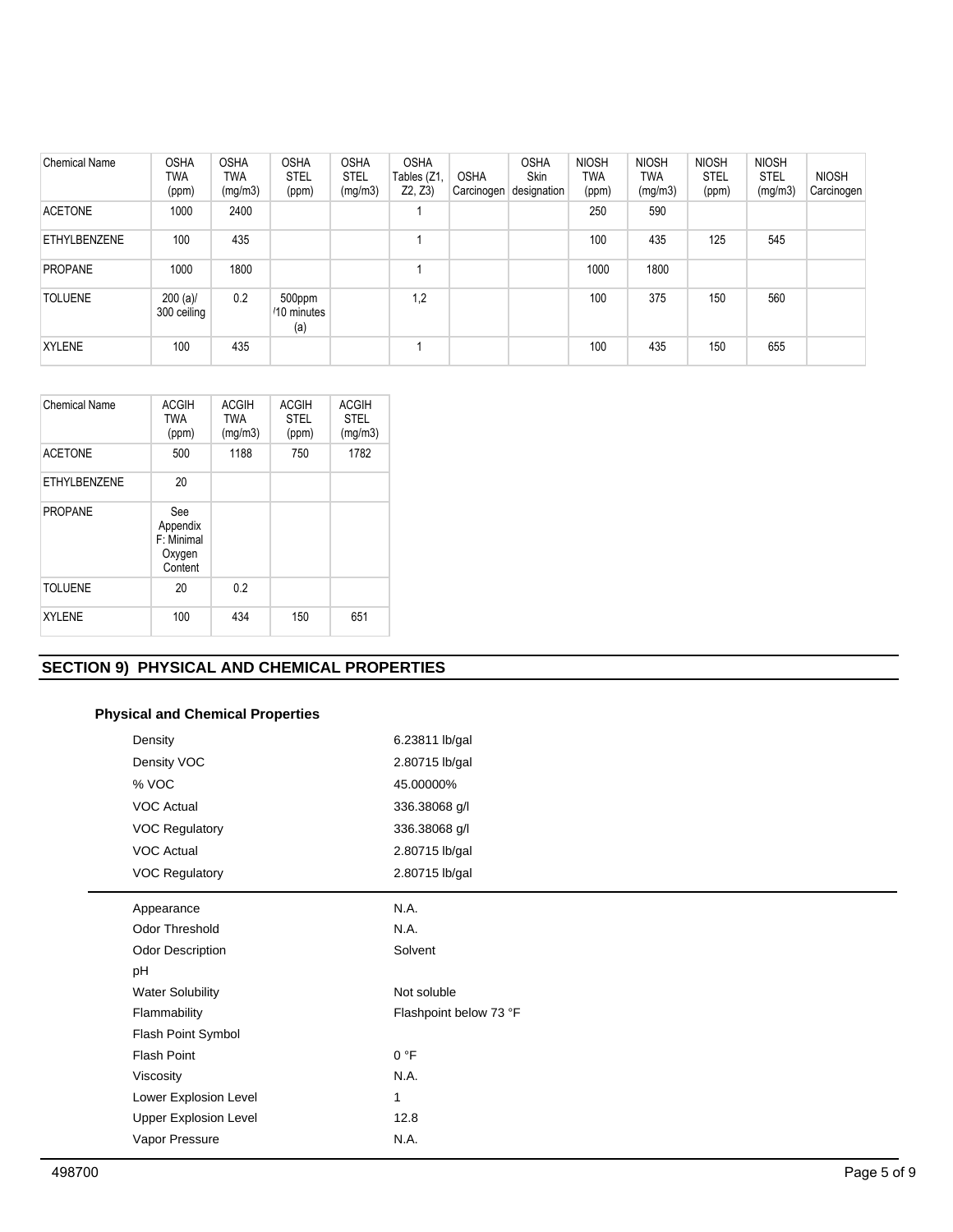| Vapor Density                  | Heavier than air  |
|--------------------------------|-------------------|
| <b>Melting Point</b>           | N.A.              |
| <b>Freezing Point</b>          | N.A.              |
| Low Boiling Point              | 0 °F              |
| <b>High Boiling Point</b>      | 292 °F            |
| Decomposition Pt               | 0                 |
| Auto Ignition Temp             | N.A.              |
| <b>Evaporation Rate</b>        | Slower than ether |
| VOC Composite Partial Pressure | N.A.              |

# **SECTION 10) STABILITY AND REACTIVITY**

# **Stability:**

Stable.

# **Conditions to Avoid:**

High temperatures.

# **Incompatible Materials:**

None known.

# **Hazardous Reactions/Polymerization:**

Will not occur.

# **Hazardous Decomposition Products:**

In fire, will decompose to carbon dioxide, carbon monoxide.

# **SECTION 11) TOXICOLOGICAL INFORMATION**

# **Skin Corrosion/Irritation:**

Skin irritant.

Overexposure will cause defatting of skin.

Causes skin irritation

# **Serious Eye Damage/Irritation:**

Causes serious eye irritation.

Overexposure will cause redness and burning sensation.

Causes serious eye irritation

# **Carcinogenicity:**

Suspected of causing cancer.

**Germ Cell Mutagenicity:**

No data available.

# **Reproductive Toxicity:**

Suspected of damaging fertility or the unborn child.

# **Respiratory/Skin Sensitization:**

No data available

# **Respiratory or Skin Sensitization:**

Overexposure can cause irritation of respiratory tract, headache, dizziness, nausea, and loss of coordination.

# **Specific Target Organ Toxicity - Single Exposure:**

May cause drowsiness or dizziness.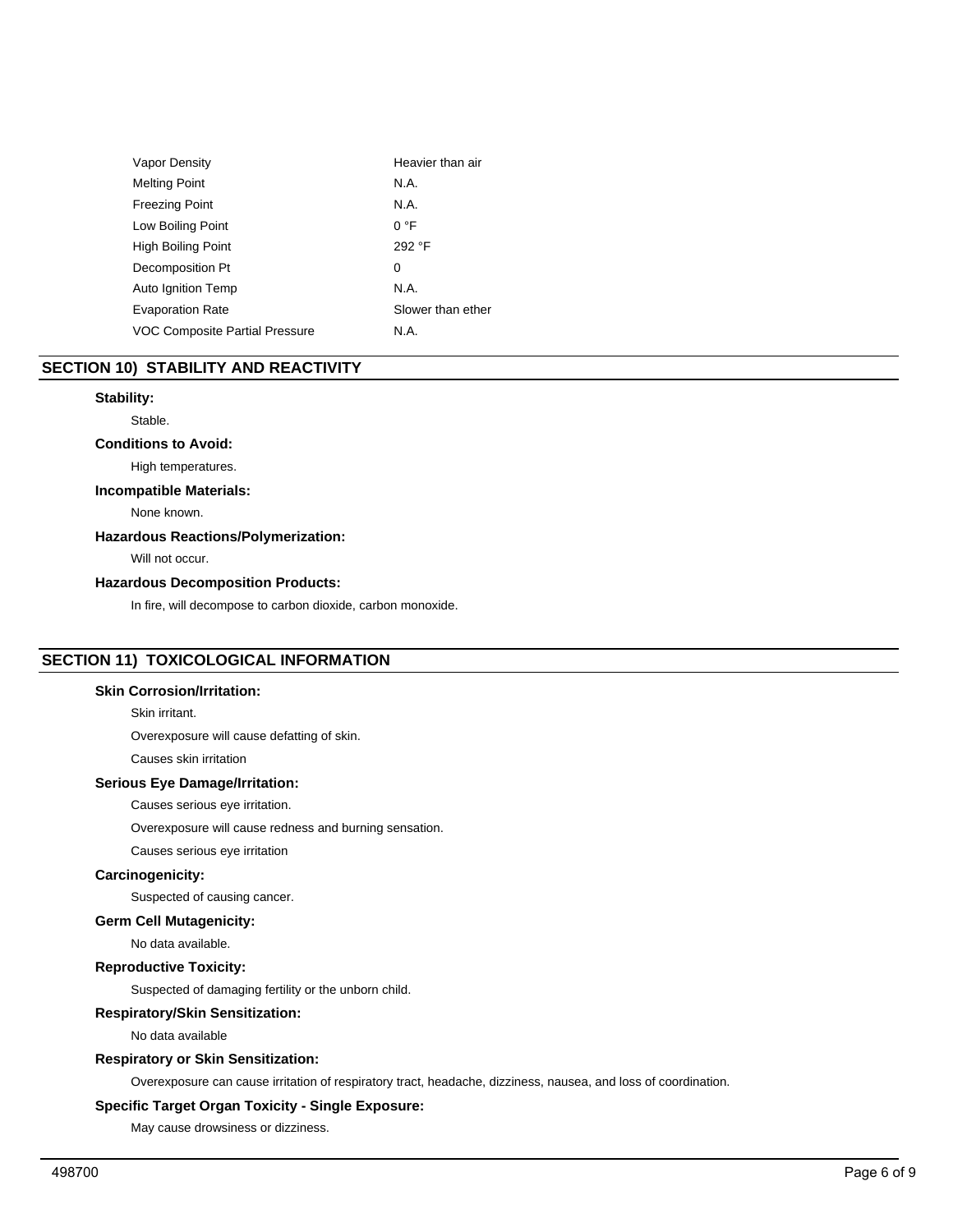May cause drowsiness or dizziness

# **Specific Target Organ Toxicity - Repeated Exposure:**

May cause damage to organs.

May cause damage to organs through prolonged or repeated exposure.

# **Aspiration Hazard:**

Aspiration hazard if swallowed.

May be fatal if swallowed and enters airways

# **Acute Toxicity:**

0000067-64-1 ACETONE

LC50 (male rat): 30000 ppm (4-hour exposure); cited as 71000 mg/m3 (4-hour exposure) (29) LC50 (male mouse): 18600 ppm (4-hour exposure); cited as 44000 mg/m3 (4-hour exposure) (29)

LD50 (oral, female rat): 5800 mg/kg (24)

LD50 (oral, mature rat): 6700 mg/kg (cited as 8.5 mL/kg) (31)

LD50 (oral, newborn rat): 1750 mg/kg (cited as 2.2 mL/kg) (31)

LD50 (oral, mouse): 3000 mg/kg (32,unconfirmed)

LD50 (dermal, rabbit): Greater than 16000 mg/kg cited as 20 mL/kg) (30)

# 0000100-41-4 ETHYLBENZENE

LC50 (inhalation, rat): 4000 ppm; 4-hour exposure (3)

LD50 (oral, rat): 3.5 g/kg (1,3,5,10) LD50 (oral, rat): 4.72 g/kg (3,5,7,8) LD50 (dermal, rabbit): 17.8 g/kg (11)

#### 0000108-88-3 TOLUENE

LC50 (rat): 8800 ppm (4-hour exposure) (2) LC50 (rat): 6000 ppm (6-hour exposure) (3)

LD50 (oral, rat): 2600 to 7500 mg/kg (3,5,11,17) LD50 (oral, neonatal rat): less than 870 mg/kg (3)

LD50 (dermal, rabbit): 12,225 mg/kg (reported as 14.1 ml/kg) (1)

0001330-20-7 XYLENE

LC50 (rat): 6350 ppm (4-hour exposure) (unspecified isomers and ethylbenzene) (1)LC50 (rat): 6700 ppm (4-hour exposure) (65% m -xylene, 7.6% o-xylene, 7.8% p-xylene, 19.3% ethylbenzene) (2) ethylbenzene) (1)

LC50 (rat): 6700 ppm (4-hour exposure) (65% m-xylene, 7.6% o-xylene, 7.8% p-xylene, 19.3% ethylbenzene)(2)

LD50 (oral, rat): 5400 mg/kg (52% m-, 19% o-, 24% p-) (1)LD50 (oral, female mouse): 5251 mg/kg (60.2% m-, 9.1% o-, 14.6% p-, 17.0% ethylbenzene) (4)

LD50 (oral, male mouse): 5627 mg/kg (60.2% m-, 9.1% o-, 14.6% p-, 17.0% ethylbenzene) (4)

LD50 (dermal, rabbit): 12180 mg/kg (m-xylene); greater than 1700 mg/kg (mixed xylenes - undefined composition) (3)

LD50 (oral, female mouse): 5251 mg/kg (60.2% m-, 9.1% o-, 14.6% p-, 17.0% ethylbenzene) (4)

LD50 (oral, male mouse): 5627 mg/kg (60.2% m-, 9.1% o-, 14.6% p-, 17.0% ethylbenzene) (4)

LD50 (dermal, rabbit): 12180 mg/kg (m-xylene); greater than 1700 mg/kg (mixed xylenes - undefined composition) (3)

# **Potential Health Effects - Miscellaneous**

0000067-64-1 ACETONE

The following medical conditions may be aggravated by exposure: lung disease, eye disorders, skin disorders. Overexposure may cause damage to any of the following organs/systems: blood, central nervous system, eyes, kidneys, liver, respiratory system, skin.

0000100-41-4 ETHYLBENZENE

Is an IARC, NTP or OSHA carcinogen. Increased susceptibility to the effects of this material may be observed in people with preexisting disease of any of the following: central nervous system, kidneys, liver, lungs. Recurrent overexposure may result in liver and kidney injury. Studies in laboratory animals have shown reproductive, embryotoxic and developmental effects. WARNING: This chemical is known to the State of California to cause cancer.

#### 0000108-88-3 TOLUENE

Increased susceptibility to the effects of this material may be observed in people with preexisting disease of any of the following: central nervous system, kidneys, liver, respiratory system, skin. Can be absorbed through the skin in harmful amounts. Recurrent overexposure may result in liver and kidney injury. High airborne levels have produced irregular heart beats in animals and occasional palpitations in humans. Rats exposed to very high airborne levels have exhibited high frequency hearing deficits. The significance of this to man is unknown. WARNING: This chemical is known to the State of California to cause birth defects or other reproductive harm.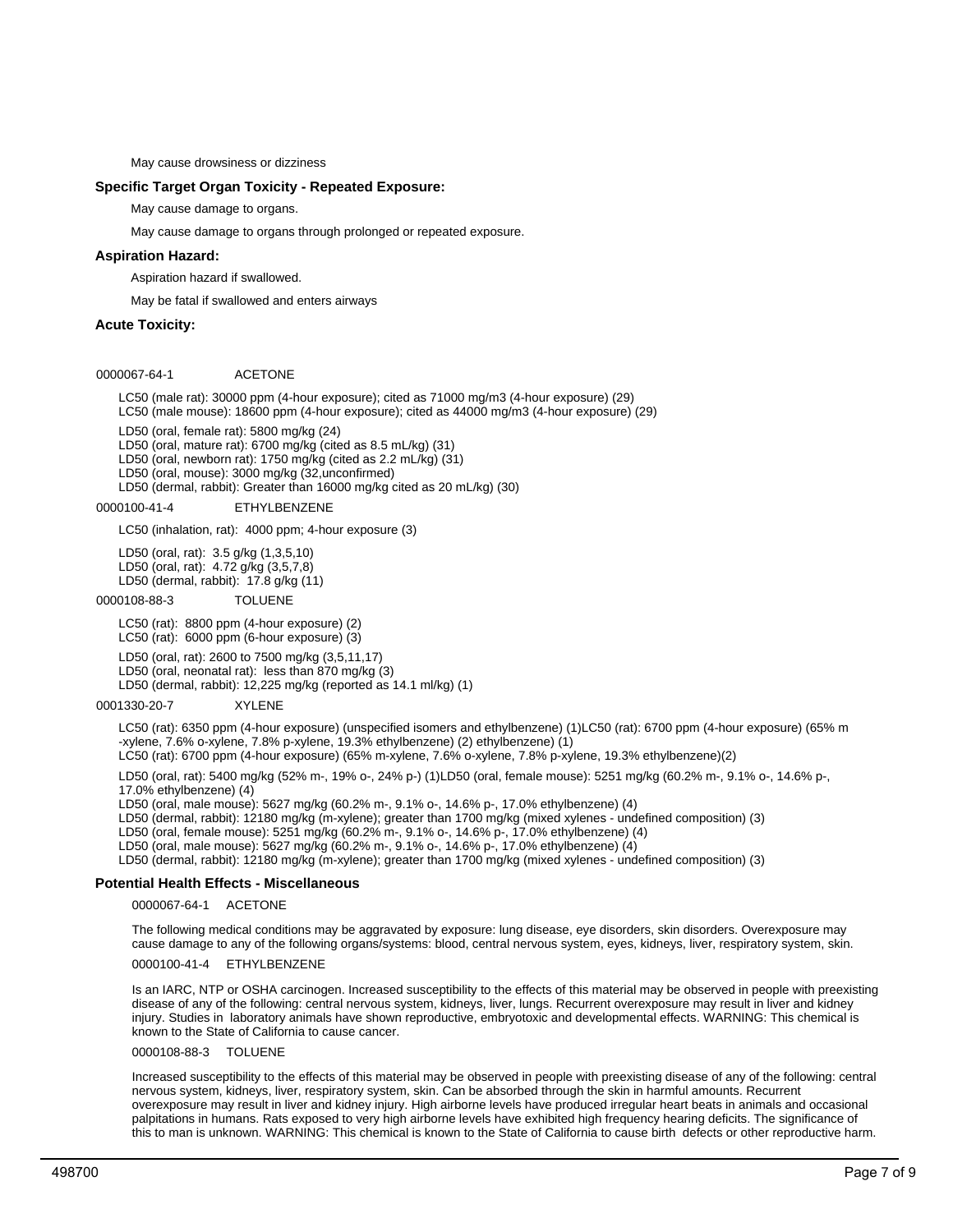# 0001330-20-7 XYLENE

Increased susceptibility to the effects of this material may be observed in people with preexisting disease of any of the following: bone marrow, cardiovascular system, central nervous system, kidneys, liver, lungs. Recurrent overexposure may result in liver and kidney injury. High exposures may produce irregular heart beats. Canada classifies Xylene as a developmental toxin as high exposures to xylenes in some animal studies have been reported to cause health effects on the developing fetus/embryo. These effects were often at levels toxic to the adult animal. The significance of these effects to humans is not known. Repeated or prolonged skin contact may cause any of the following: irritation, dryness, cracking of the skin.

# **Chronic Exposure**

0000100-41-4 ETHYLBENZENE

CARCINOGENIC EFFECTS: Ethyl Benzene has been listed by IARC as Group 2B, Possibly Carcinogenic to Humans.

TERATOGENIC EFFECTS: Ethyl Benzene has been Classified as POSSIBLE for humans.

0000108-88-3 TOLUENE

TERATOGENIC EFFECTS:Toluene has been Classified as POSSIBLE for humans.

0001330-20-7 XYLENE

Xylene in high concentrations has caused embryotoxic effects in laboratory animals.

High exposure to Xylenes in some animal studies have been reported to cause health effects on the developing embryo/fetus.

# **SECTION 12) ECOLOGICAL INFORMATION**

#### **Toxicity:**

No data available.

# **Persistence and Degradability:**

No data available.

# **Bio-Accumulative Potential:**

No data available.

# **Mobility in Soil:**

No data available.

# **Other Adverse Effects:**

No data available.

# **Bio-accumulative Potential**

0000067-64-1 ACETONE

Does not bioaccumulate

#### **Persistence and Degradability**

0000067-64-1 ACETONE

91% readily biodegradable, Method: OECD Test Guideline 301B

# **SECTION 13) DISPOSAL CONSIDERATIONS**

# **Water Disposal:**

Under RCRA, it is the responsibility of the user of the product, to determine a the time of disposal whether the product meets RCRA criteria for hazardous waste. Waste management should be in full compliance with federal, state, and local laws.

Empty containers retain product residue which may exhibit hazards of material, therefore do not pressurize, cut, glaze, weld or use for any other purposes. Return drums to reclamation centers for proper cleaning and reuse.

# **SECTION 14) TRANSPORT INFORMATION**

# **U.S. DOT Information:**